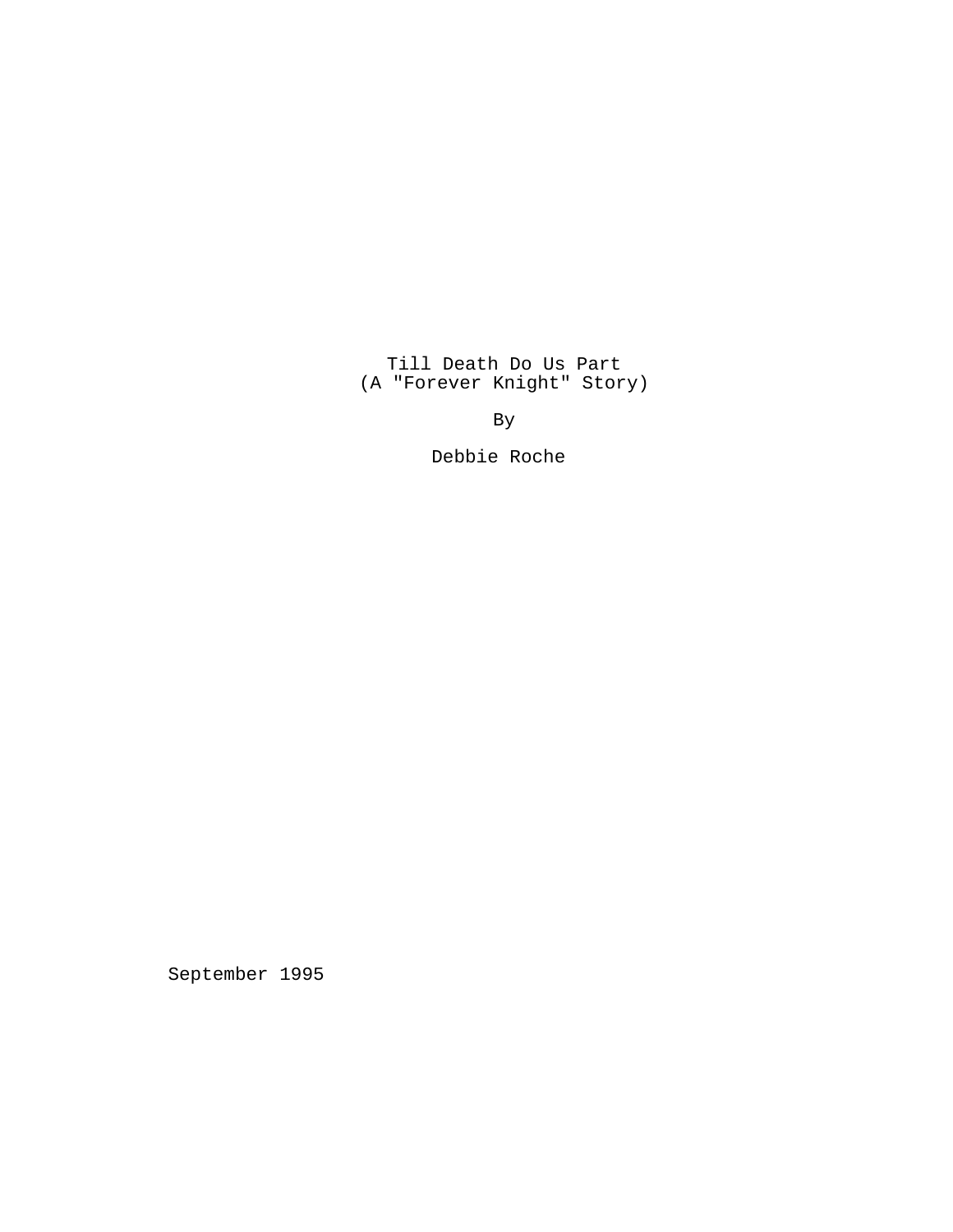INT: 27TH PRECINCT - OCTOBER 28, 1993 (7:00PM)

KNIGHT and SCHANKE are sitting at their desks. NATALIE walks over and hands each of them an envelope.

KNIGHT

What's this?

# NATALIF.

I don't know. The officer at the front desk asked if I was coming to see you guys. When I said yes, he asked me to give you these.

KNIGHT and SCHANKE open their envelopes. The envelopes contain an invitation to the Annual Police Officer's Halloween party.

> KNIGHT Is it that time of year already?

SCHANKE Yep. This weekend.

Momentary pause. SCHANKE looks at KNIGHT.

SCHANKE

You going?

KNIGHT You know me, not much of a party person.

SCHANKE looks at NATALIE.

SCHANKE What about you?

NATALIE Wouldn't miss it.

KNIGHT looks at her. She gets an idea.

NATALIE Hey, I've got the perfect costume for you, Nick.

KNIGHT knows what she is thinking.

KNIGHT

No way Nat.

SCHANKE is intrigued.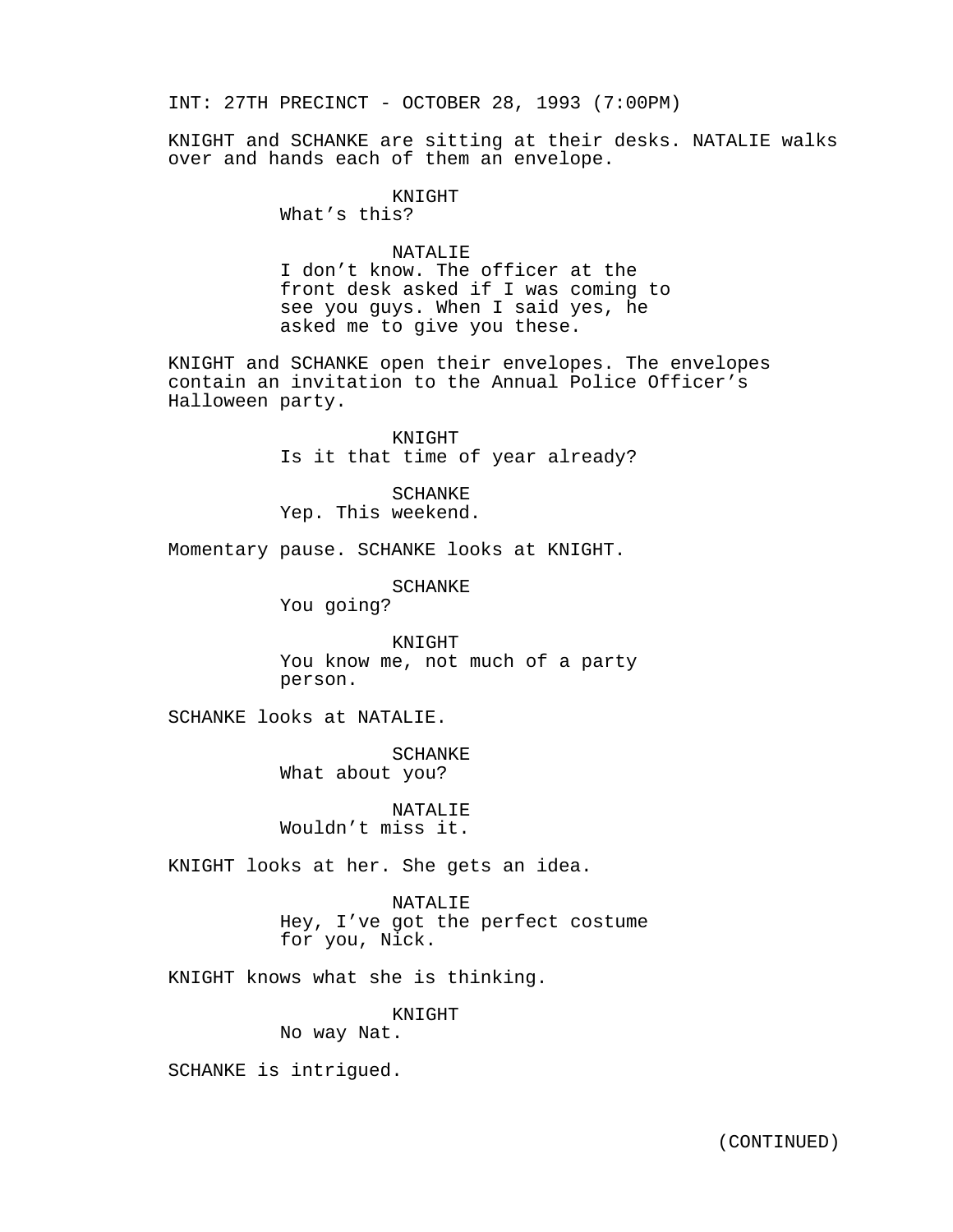SCHANKE What, what's your idea?

NATALIE smiles.

NATALIE Should I tell him?

KNIGHT Not if you still want to go to this party.

SCHANKE gives KNIGHT a look.

SCHANKE Does this mean you'll come?

KNIGHT addresses both of them.

KNIGHT I'll think about it okay?

SCHANKE / NATALIE

Okay.

JUMP TO:

INT: KNIGHT'S WAREHOUSE - OCTOBER 29TH, 1993 (5:00AM)

KNIGHT arrives home from work and removes his jacket and gun-holster. He walks over to the fridge, opens it, and takes out a bottle. He removes the cork from the bottle with his teeth and closes the fridge. He spits out the cork and takes a drink from the bottle. He walks over to the couch, while taking another drink from bottle. He sits on the couch and thinks back.

FADE TO:

EXT: A SMALL TOWN IN IRELAND - OCTOBER 30, 1798: 11:30 PM

A couple are walking down a dimly lit street. The woman's name is DEBORAH HOGAN, and her companion's name is NICHOLAS O'REILLY. They stop in front of a house. DEBORAH opens the door and motions NICHOLAS in. They enter. NICHOLAS closes the door and grabs DEBORAH's arms, pulling her to him. She looks into his eyes and kisses him, passionately. After about 5 seconds, they break the kiss and she hugs him. He holds her.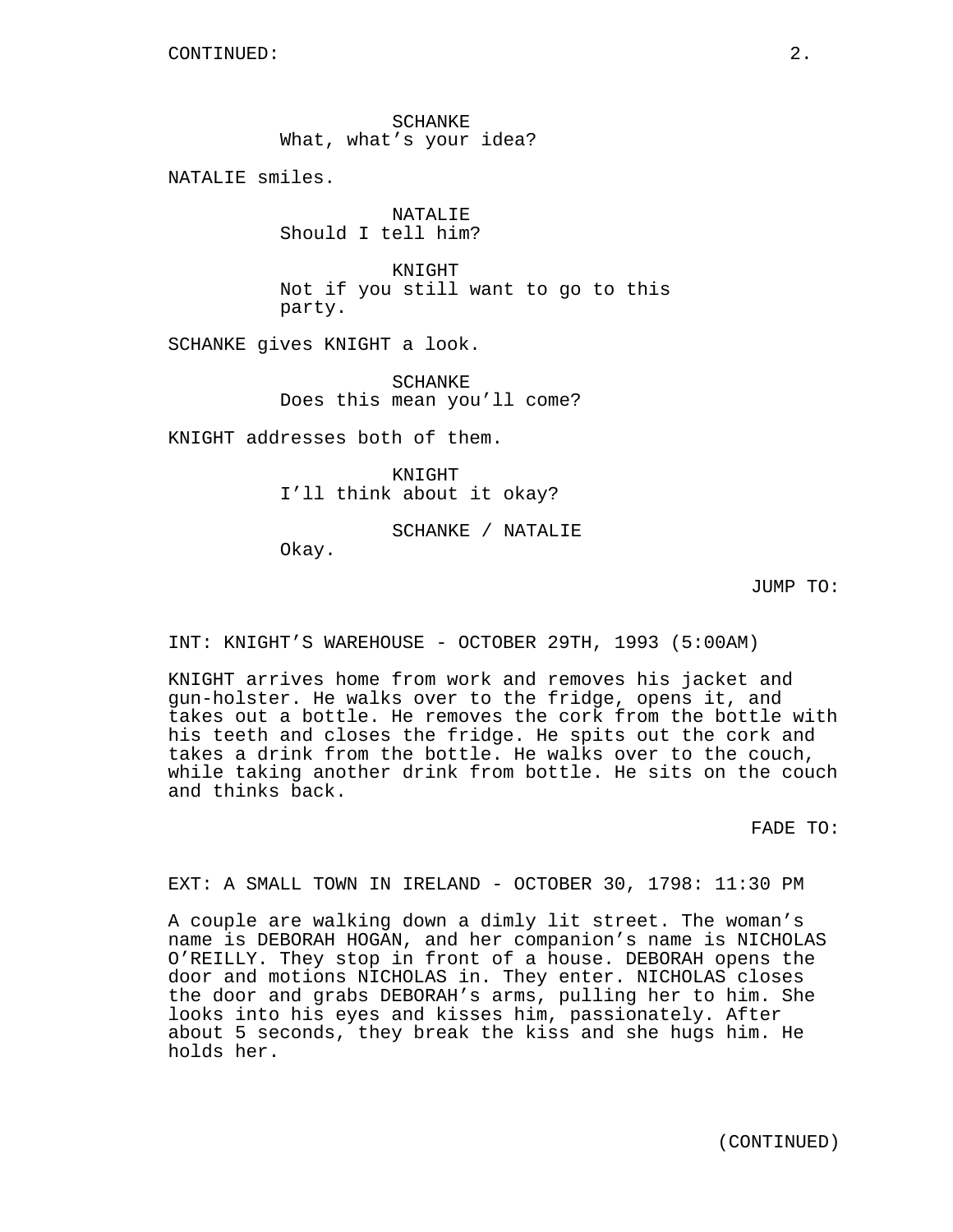DEBORAH Oh Nicholas, how I love you so. I wish this night would never end.

She looks up and kiss him.

DEBORAH I wish we could be together forever.

NICHOLAS takes her head in his hand.

NICHOLAS My sweet, sweet, Deborah, you know that nothing in this world can last forever.

DEBORAH Oh really? Do you really believe that, Nicholas? (kiss her) I must be going. I'll see you tomorrow night.

He turns to leave. She grabs his arm. He stops.

DEBORAH No, please Nicholas, don't go.

She looks at him.

DEBORAH Stay. Make love to me. (beat) Take me.

Something in the way she says "TAKE ME" strikes a chord in him. He turns to face her with a questioning look in his eyes.

NICHOLAS

What?

DEBORAH I love you Nick. I want to be with you forever.

She takes his hand in hers. He looks at her and gets the feeling that she knows. She confirms it.

> DEBORAH Yes, I know what you are.

Yes looks at him, longingly.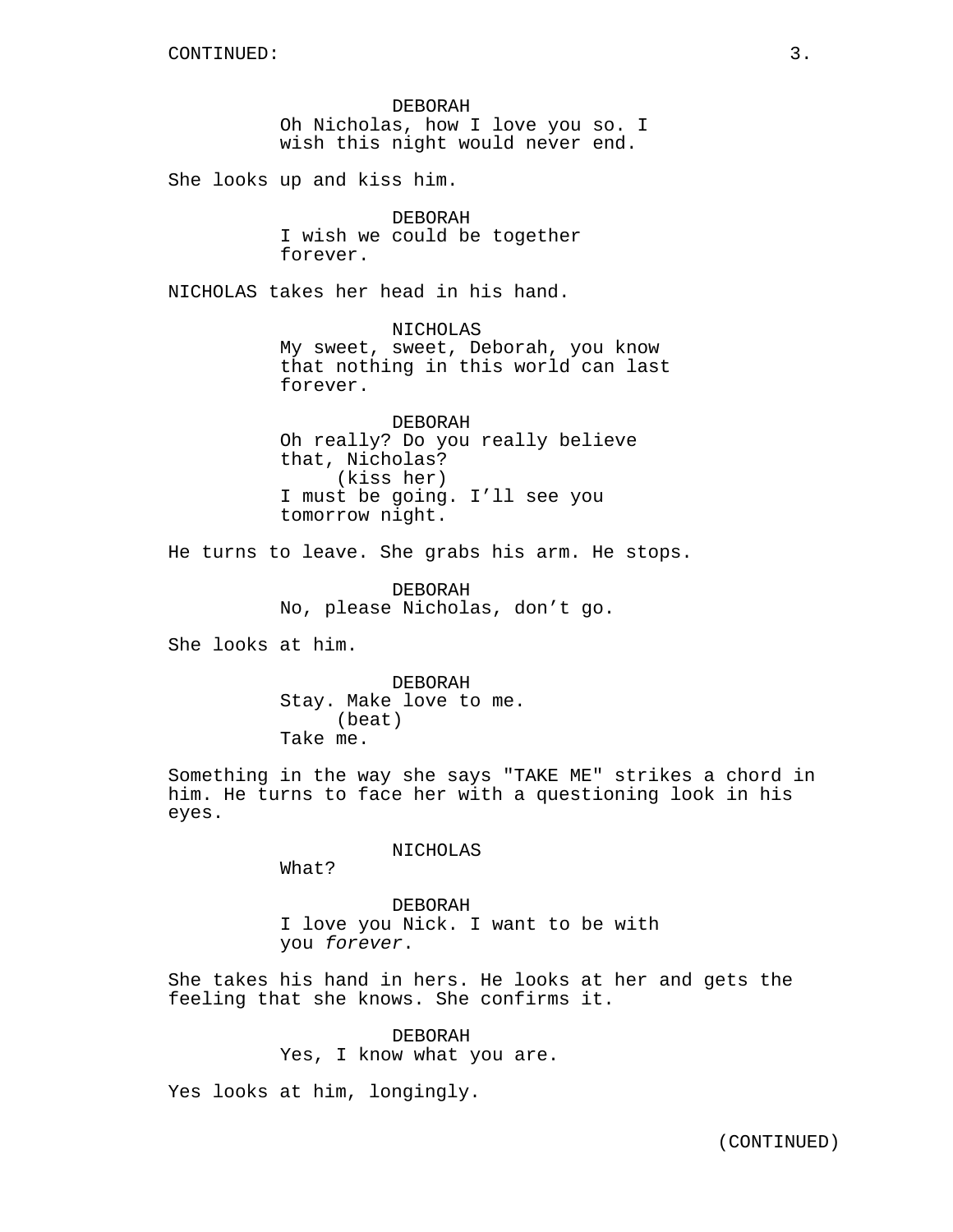#### DEBORAH

We've been together for almost a year now. I've noticed how you never appear until sundown. How you never seem to eat anything. (beat x2) I've wondered why you've never tried to seduce me like other men have. You're the first man I've ever wanted, and the only one who's never tried. You've kissed these lips, this neck, but...

NICHOLAS How long have you known?

#### DEBORAH

Only about 3 months. Nicholas, I love you. I want you. Take me. Make me one of you. My love for you burns so strong. So strong that...

NICHOLAS You don't know what you're asking.

DEBORAH Nick, I've been thinking about this for three months. I want it. I want you. Love me Nicholas.

She kisses his neck and starts undoing his shirt. He breaks from her grasp.

> NICHOLAS No, I can't.

He turns away from her.

DEBORAH Nicholas, I...

NICHOLAS I need some time to think. (look at her) I'll see you tomorrow night.

He kisses her.

DEBORAH Tomorrow night.

She kisses him. He exits. She goes over to the window to watch him walk away. But when she gets to it, he is gone. She heads upstairs.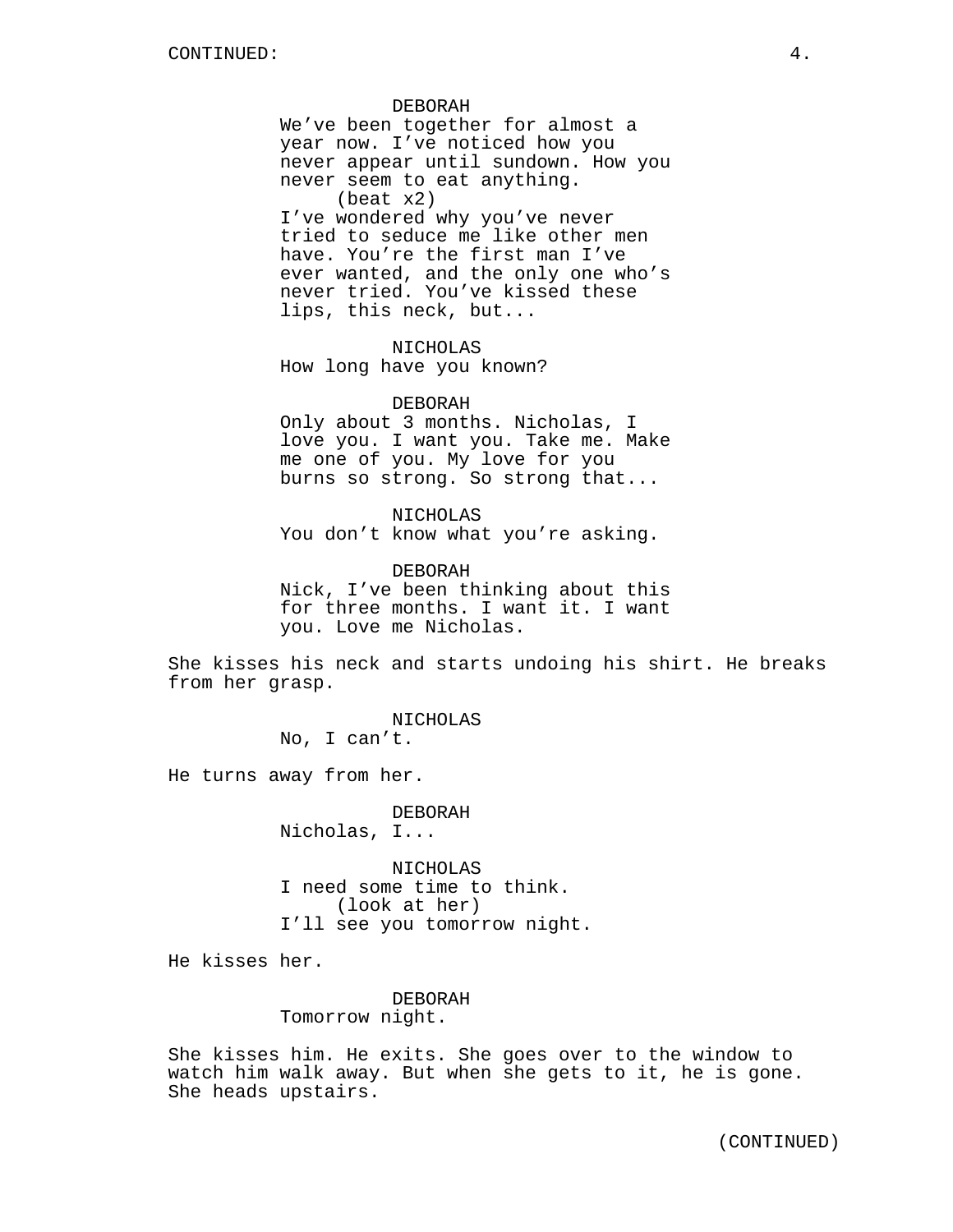JUMP TO:

INT: LACROIX/JANETTE/NICHOLAS'S HOUSE - OCTOBER 31, 1798: (4:00AM)

JANETTE is sitting on the sofa, reading. NICHOLAS enters. JANETTE puts the book down and goes to him. She kisses him, and senses that something is wrong.

> JANETTE What's troubling you mon cheri? (beat) Is it Deborah?

NICHOLAS gives her a "how did you know about her?" look.

JANETTE Come now, Nicola, you know very well you can't hide your feelings from me.

NICHOLAS heads over to the couch and sits. JANETTE follows, and sits on the couch.

JANETTE

Well?

NICHOLAS She knows, Janette. She knows what I am.

JANETTE

I see.

Pause. She can tell there is more.

JANETTE

And?

NICHOLAS She says she loves me and doesn't care. She wants our love to last forever.

## JANETTE

Forever?

NICHOLAS She wants me to bring her over.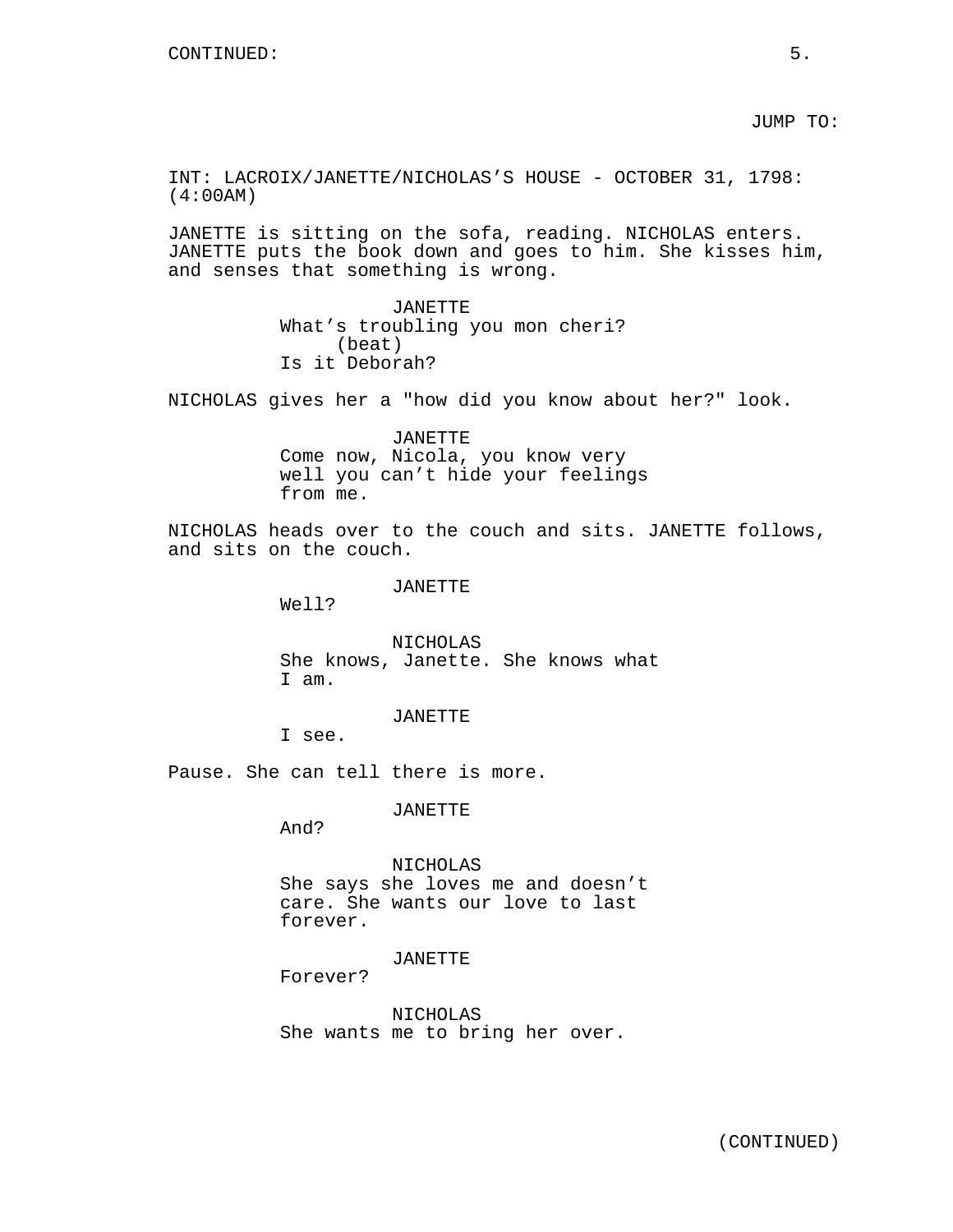JANETTE And how do you feel?

NICHOLAS

What?

JANETTE About Deborah. How do you feel? Do you... love her?

NICHOLAS I'm not sure.

JANETTE Not sure? What...

He rises from the couch.

NICHOLAS

I never thought I could feel this way again, Janette. She makes me feel... alive. When I'm with her, I don't ever want to leave, but...

JANETTE Sounds like you are in love, mon cheri.

NICHOLAS Yeh, I guess maybe I am.

JANETTE So, what are you going to do?

NICHOLAS I don't know. Yet.

CAMERA pans out of room and focus' on a shadow in the hallway. It's LACROIX. He's overheard the whole thing and doesn't look very happy. CAMERA returns to NICHOLAS and JANETTE.

> JANETTE The sun will be up soon. Why don't you sleep on it, and we'll talk some more tonight.

He kisses her.

NICHOLAS Thanks Janette.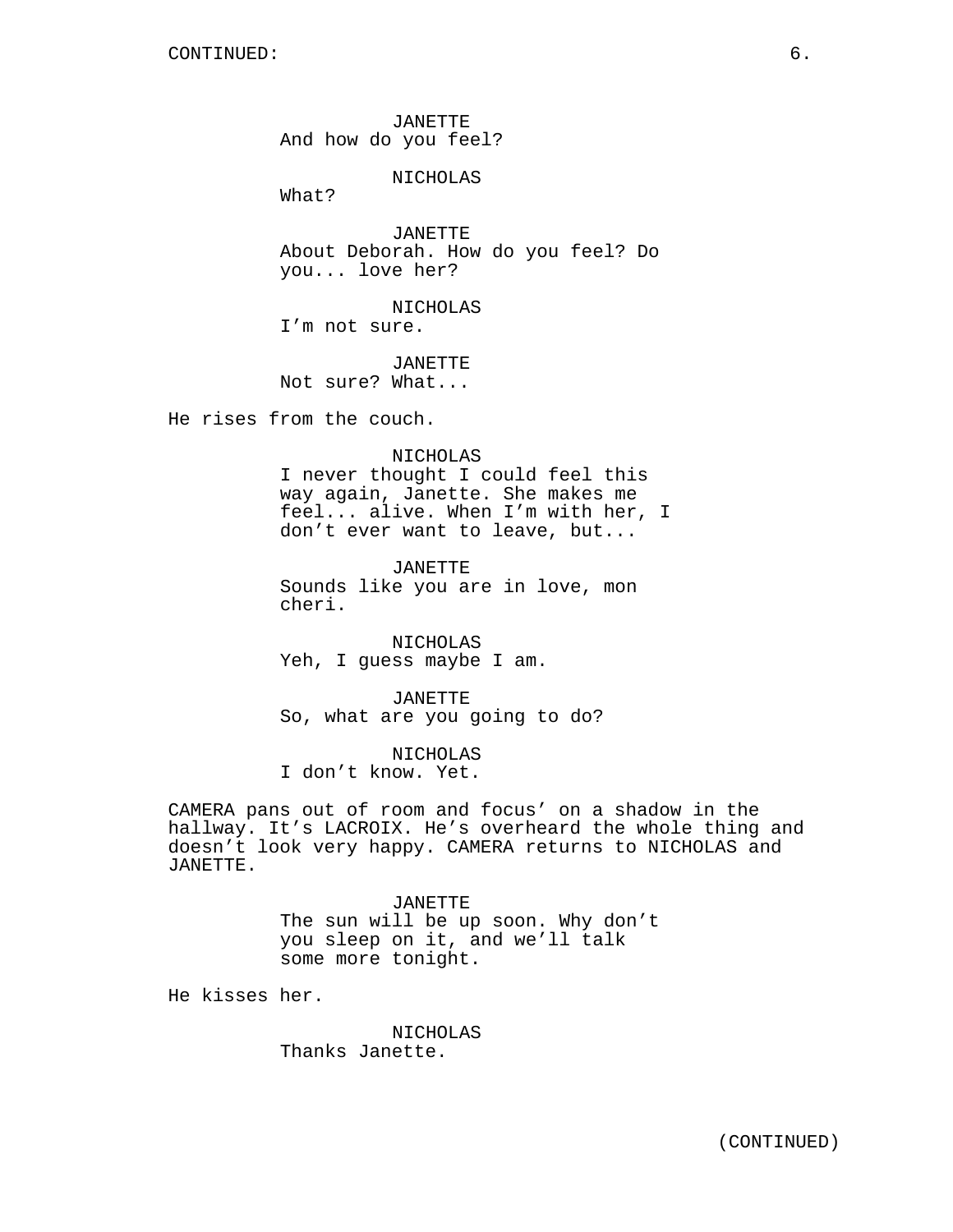NICHOLAS exits room via a different door than the one LACROIX is standing by. LACROIX enters after NICHOLAS exits. JANETTE turns around and sees LACROIX.

FADE TO:

INT: KNIGHT'S WAREHOUSE - OCTOBER 30, 1993 (4:00PM)

NATALIE is sitting on the couch. KNIGHT is upstairs. NATALIE yells up to him.

> NATALIE Well, how does it fit?

KNIGHT (VO) I still don't think this is a good idea, Nat.

NATALIE Oh, come on Nick. Where's your sense of humor? It is Halloween.

KNIGHT flies down to her. He is wearing the classical DRACULA get-up, cape and all. Only in this case, KNIGHT's fangs are real. NATALIE laughs.

> KNIGHT I'm not sure, this could...

NATALIE Everyone will love it. Only I'll know better.

Elevator door opens. It's JANETTE. She looks at KNIGHT and laughs.

> JANETTE Well, well, well Nicola. Going for the classic look are we?

KNIGHT It's for some stupid Halloween Party tomorrow night.

JANETTE is intrigued.

JANETTE A Halloween Party?

KNIGHT Yeh. At the Precinct.

NATALIE notices JANETTE's interest and gets an idea.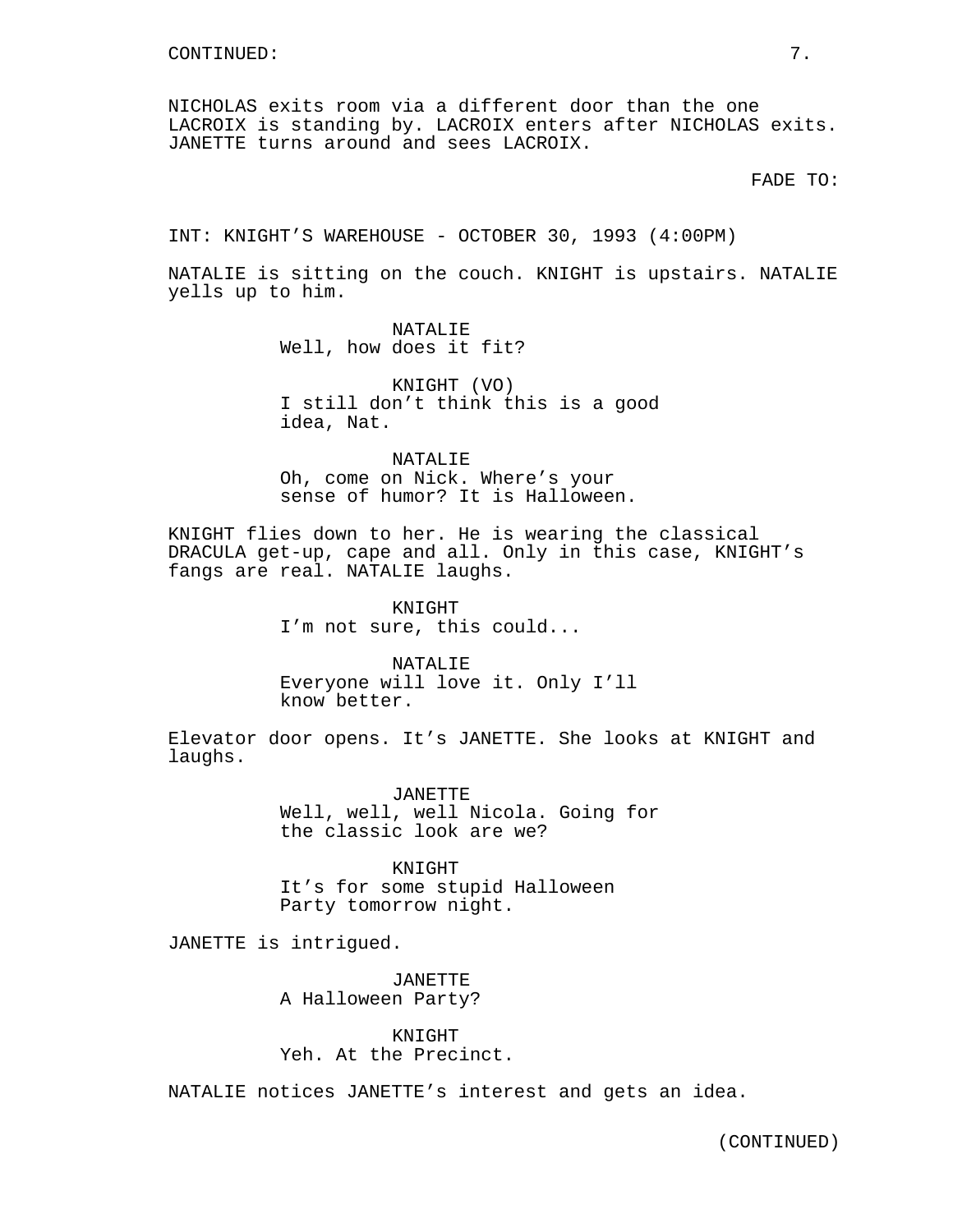NATALIE Wait a minute, I just got a better idea.

KNIGHT Not another one!

KNIGHT sits on couch. NATALIE addresses JANETTE.

NATALIE You have plans for tomorrow night?

JANETTE No, not really.

NATALIE Want to come with us?

JANETTE (beat) I'd love to.

KNIGHT buries his head in his hands and shakes it from side to side in a "why me?" gesture. He drifts back in time again.

FADE TO:

INT: DEBORAH'S PLACE - OCTOBER 31, 1798 (9:30PM)

DEBORAH is descending the stairs. There is a knock on the door. She goes to door and answers it. It's NICHOLAS. He is holding a box.

DEBORAH

Nicholas.

She kisses him.

DEBORAH

Come in.

NICHOLAS enters and she closes the door. He hands her the box.

> NICHOLAS Here. I brought this for you.

She takes the box.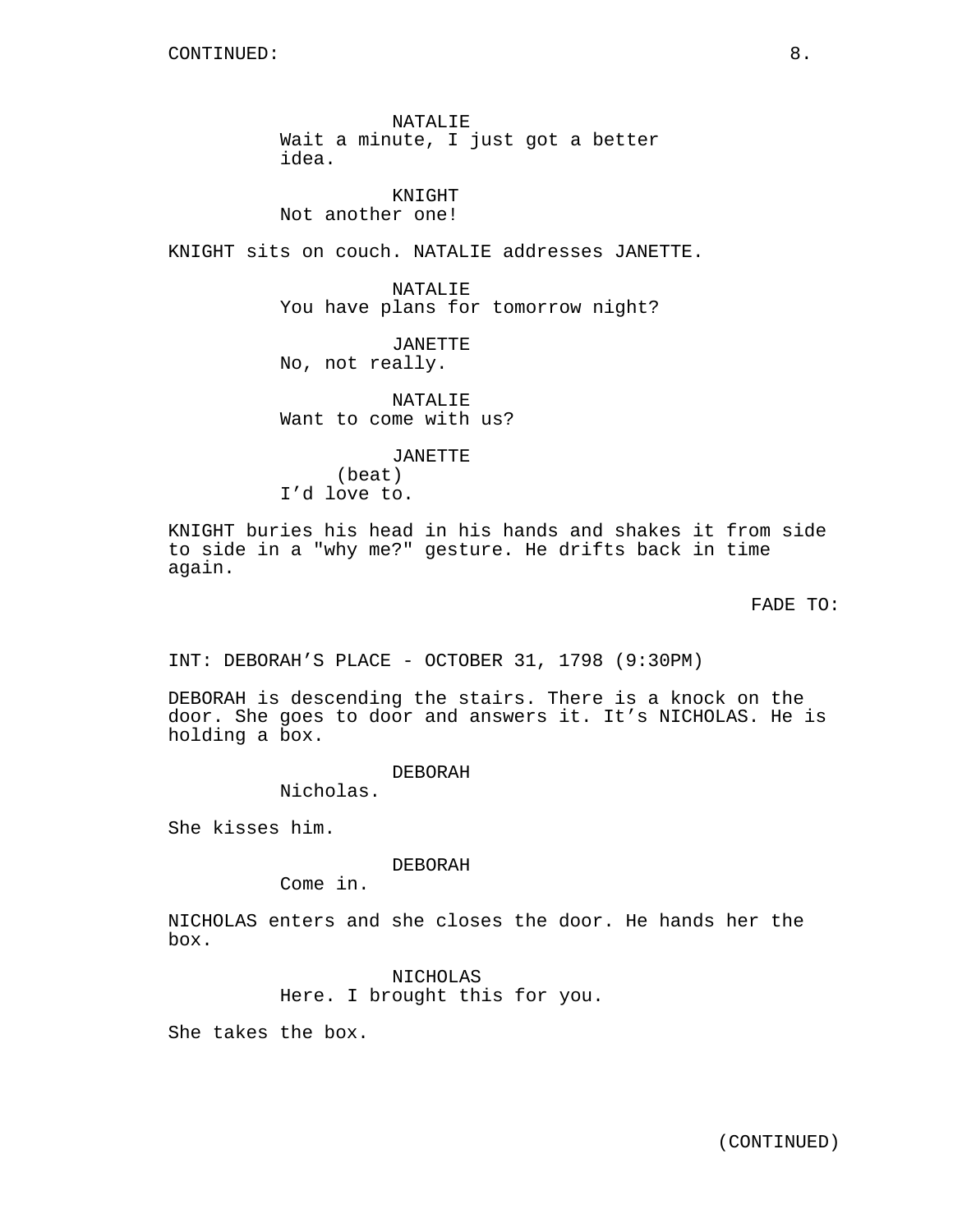# DEBORAH What is it?

# NICHOLAS Open it and find out.

She opens it. Box contains a long white satin dress.

## DEBORAH Oh Nick, it's beautiful.

She kisses him. They break the kiss and he looks into her eyes.

#### NICHOLAS

I love you.

DEBORAH I love you too, Nicholas.

She kisses him. He pulls her to him and she melts in his arms. The kiss lasts approx 3-4 seconds.

> NICHOLAS Does your invitation still stand?

She looks at him innocently.

DEBORAH

Which one?

NICHOLAS kisses her neck and starts to undo the buttons on the front of her blouse.

> DEBORAH Oh, that one.

She takes his head in her hand and kisses him passionately. They break the kiss and she looks him in the eye.

> DEBORAH Does this mean...

> > (beat)

NICHOLAS

Yes.

(beat x2) I shall return at midnight and bring you into my world.

DEBORAH

Midnight?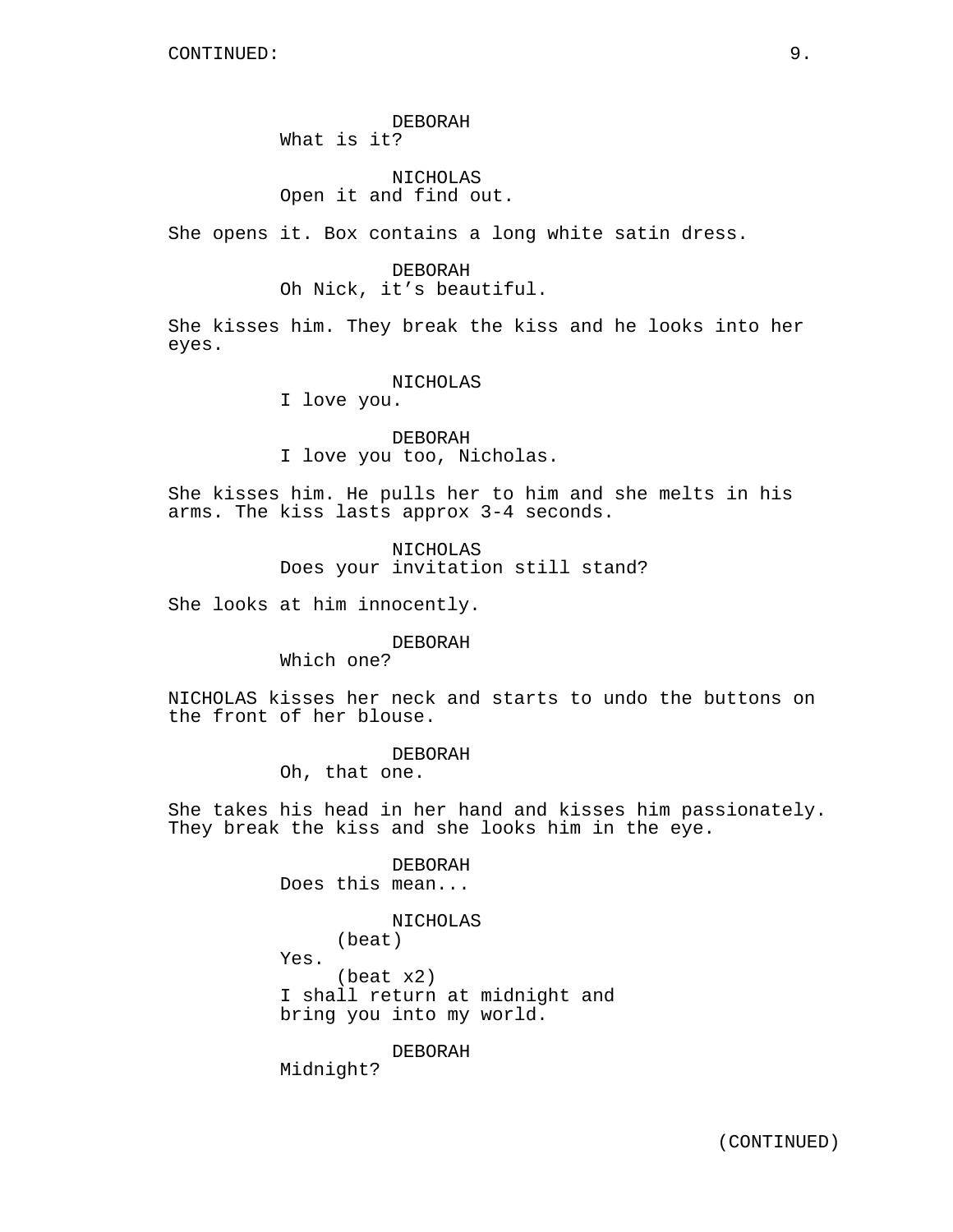NICHOLAS

Yes. (beat) When I leave put on the dress I brought you, and wait for my return.

DEBORAH kisses him. NICK, swoops her up, and takes her to her bed. He lays her down on the bed and removes her blouse. He kisses her neck, her throat, her breasts. His hands explore her body. His touch sends shivers through her whole body. She knows his kiss could be deadly, but she trusts him. Besides, she has never felt so much pleasure from a man's touch.

#### DEBORAH

Oh, Nick.

FADE TO:

INT: KNIGHT'S WAREHOUSE - OCTOBER 31, 1993 (6:00PM)

KNIGHT is sitting on the couch staring into a glass of blood. The elevator door opens. It's NATALIE. She is wearing her Princess costume.

> NATALIE Why aren't you ready?

KNIGHT I'm not going.

KNIGHT drains the glass.

NATALIE Why not? ... Are you alright?

NATALIE sits beside him.

KNIGHT I just think I'd rather be alone tonight.

NATALIE Tell me about it Nick.

KNIGHT is not really sure where to begin. He takes a deep breath and starts.

> KNIGHT It started in a small town in Ireland, in 1798. I met a woman, (MORE)

(CONTINUED)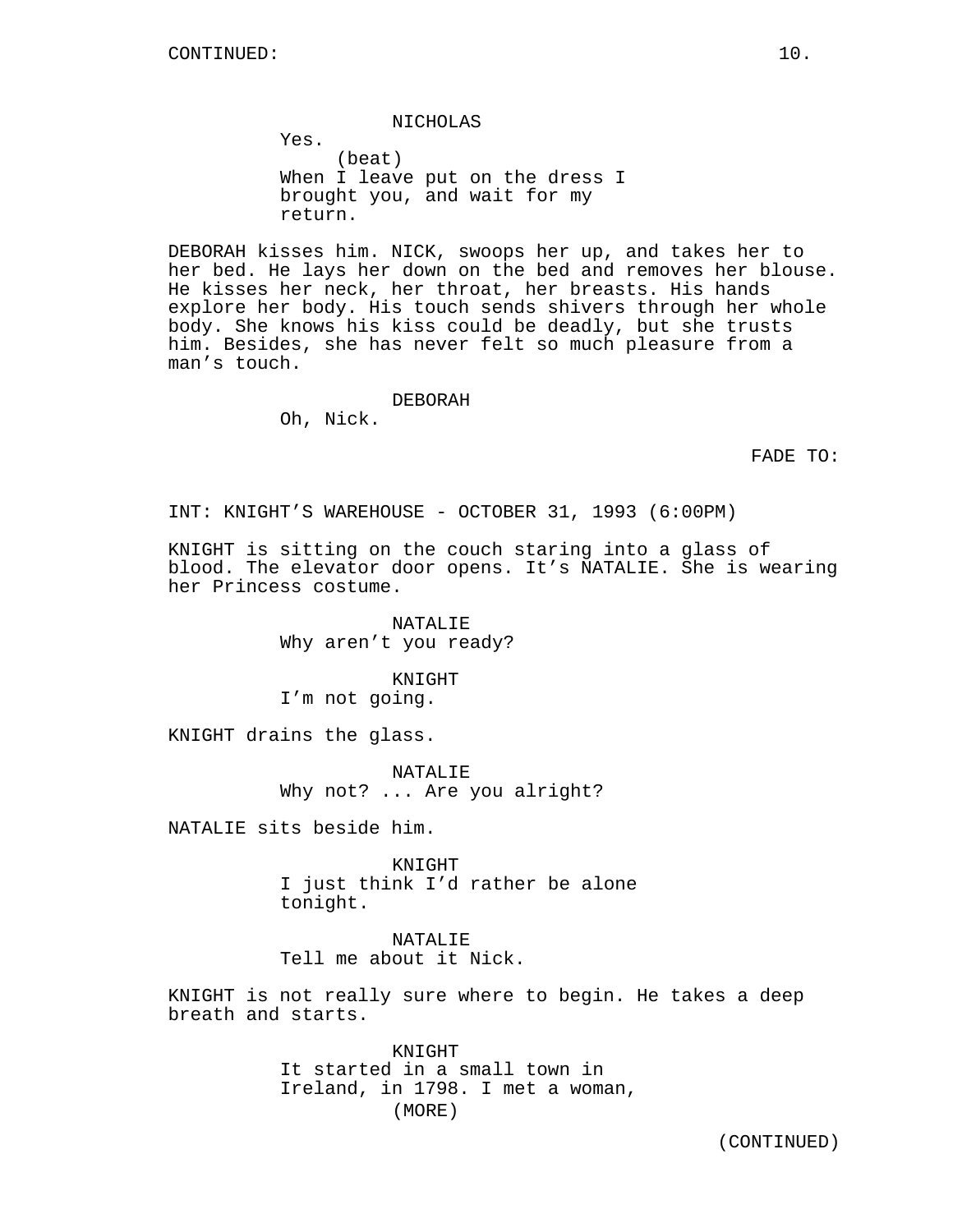KNIGHT (cont'd) who fell in love with me, in spite of what I was.

NATALIE

What happened?

KNIGHT LaCroix happened. He was always interfering in my life.

NATALIE Tell me about her.

FADE TO:

INT: DEBORAH'S PLACE - OCTOBER 31, 1789 (11:00PM)

NICHOLAS is sitting on the edge of the bed putting his boots on. She is laying on the bed behind him. She sits up and kisses his neck. NICHOLAS turns to face her and takes her head in his hand.

> NICHOLAS I'll see you at midnight.

He kisses her.

DEBORAH Oh Nicholas, I do love you.

NICHOLAS I know. I love you too. And once you're part of my world, I'll show you how much.

She looks at him with a look of surprise.

DEBORAH But Nick, you just did.

He smiles at her.

NICHOLAS That was nothing compared to what awaits us. (kiss her) I'll see you in one hour.

DEBORAH I'll be waiting my love.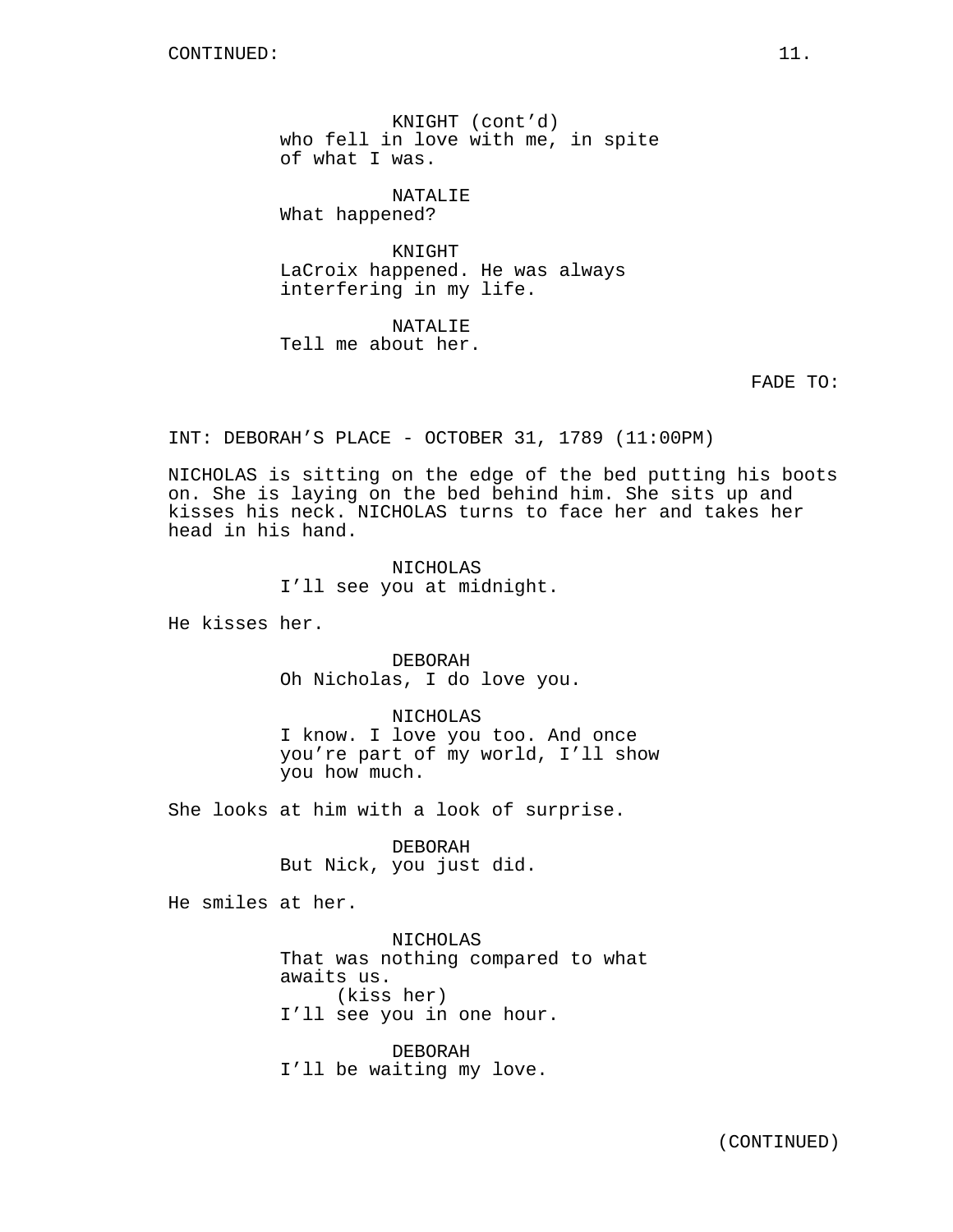NICHOLAS rises from the bed and walks over to the bedroom window. He opens the window and flies out. DEBORAH lays back on bed and stares at the ceiling.

JUMP TO:

INT: DEBORAH'S PLACE - OCTOBER 31, 1798 (11:30PM)

DEBORAH has changed into the dress that NICHOLAS brought and is brushing her hair. She hears a noise in the hallway, outside her room.

## DEBORAH Nick? Nicholas, is that you?

There is no answer. She puts down her hair brush and walks over to the doorway.

> DEBORAH Nick, this isn't funny.

She reaches the doorway and looks out into the hallway. There is nothing there.

> DEBORAH Must have been the wind.

She turns to go back to the dressing table and hears the noise again. She tenses.

> DEBORAH Calm down. It's nothing. There is nothing there. You're just nervous. That's right nervous.

She sits down at dressing table.

DEBORAH Besides, Nick will be back soon, and then everything will be perfect.

She hears the noise again and turns around. She sees a shadow move past the door.

> DEBORAH Nick, is that you? Stop playing games. (beat) Look, whoever is out there show yourself. (quietly) (MORE)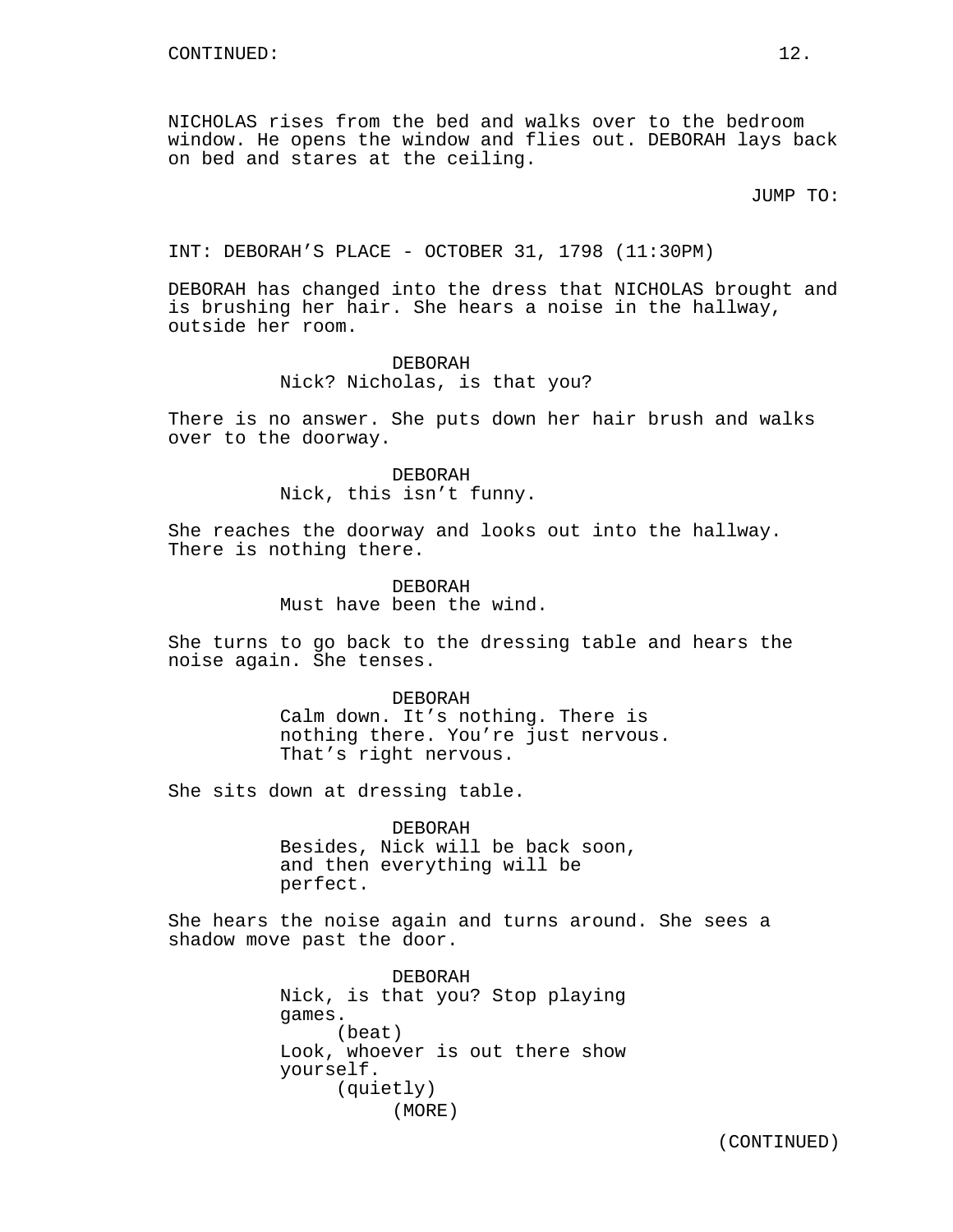DEBORAH (cont'd) Oh that was smart. What will you do if it isn't Nick?

The shadow enters the room. It's LACROIX. DEBORAH tenses.

# DEBORAH

Who are you?

LACROIX Does it matter?

DEBORAH How did you get in here?

LACROIX looks around the room.

LACROIX I see I've arrived in time.

DEBORAH gives him a confused look.

DEBORAH In time? In time for what?

LACROIX enters full vamp-mode and flies over to her.

LACROIX In time to stop Nicholas from making a big mistake.

LACROIX grabs her. She struggles but he is to strong.

DEBORAH You... you're LaCroix.

LACROIX

Yes.

DEBORAH screams.

DEBORAH Nick, help me. Niiiiiiiiiiiiick!

LACROIX licks her neck.

LACROIX Even if he hears you, he won't arrive in time to save you.

DEBORAH

Niiiii...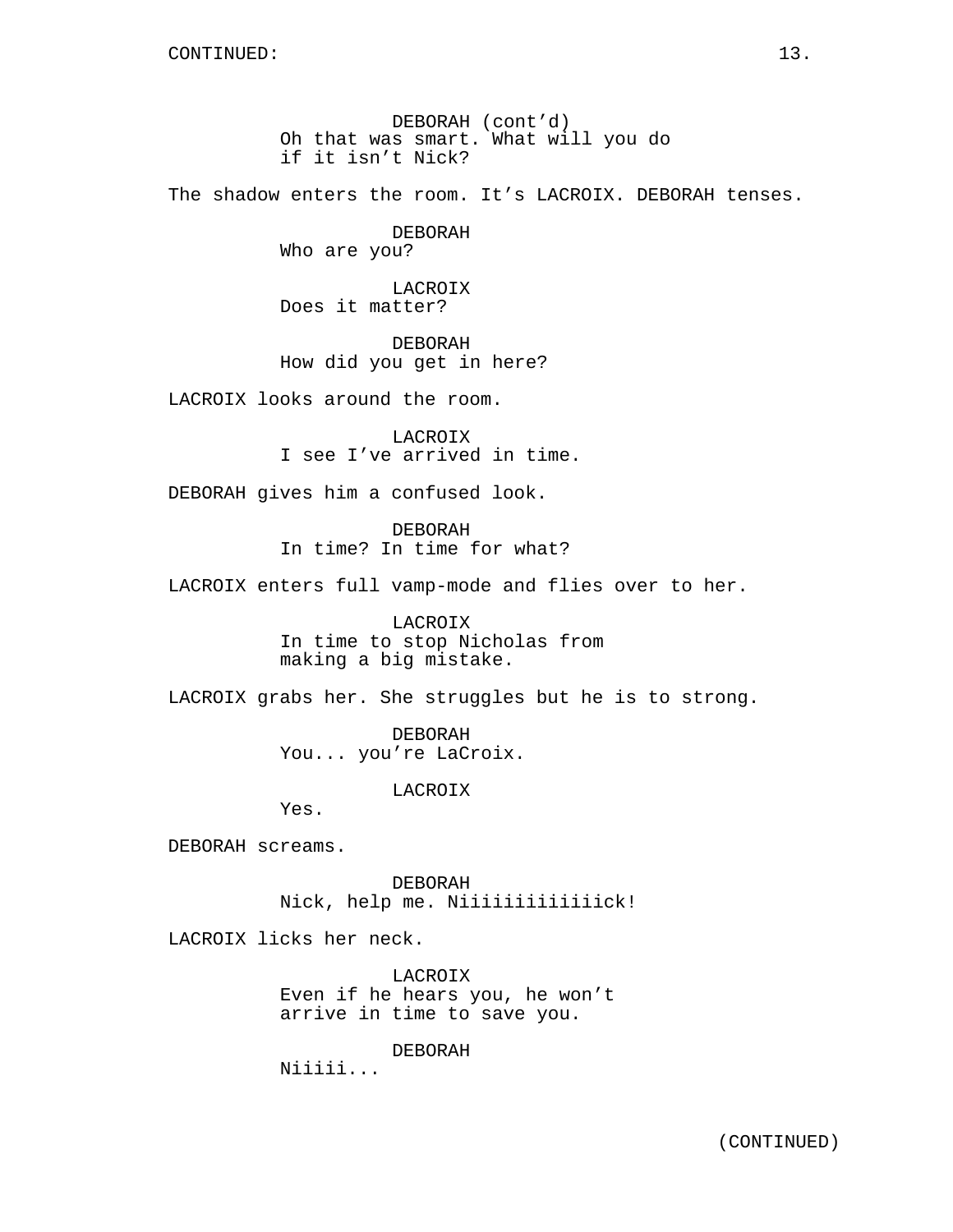LACROIX sinks his fangs into her neck as she cries out for NICHOLAS. She dies in LACROIX's arms. He carries her over to the bed and lays her down. He removes a small bottle and a knife from his overcoat pocket. He uses the knife to slash her wrist, then he fills the vial with her blood. He then places her hands over each other in a "Sleeping Beauty" like pose. He fixes her hair around her shoulders covering the fang marks, then flies out the window. A few seconds after he leaves, NICHOLAS appears. He sees her lying there and realizes he cannot hear her heartbeat. He goes to her. She's dead. He cradles her head in his hands.

> NICHOLAS Deborah. I'm sorry. I'm so sorry. I tried...

Her hair moves and he sees the fang marks.

NICHOLAS Damn you LaCroix. One day.

He kisses her forehead and holds her for awhile. Then he lays her back on the bed and flies out the window.

JUMP TO:

INT: LACROIX/JANETTE/NICHOLAS' HOUSE - OCTOBER 31, 1798: (11:59PM)

JANETTE is sitting on the sofa. NICHOLAS storms into the room.

> NICHOLAS Where is he Janette!?

JANETTE speaks very calmly.

JANETTE What's wrong Nicola?

NICHOLAS Just tell me where he is!

JANETTE I don't know. What happened?

NICHOLAS grabs JANETTE.

NICHOLAS You told him, didn't you? Why?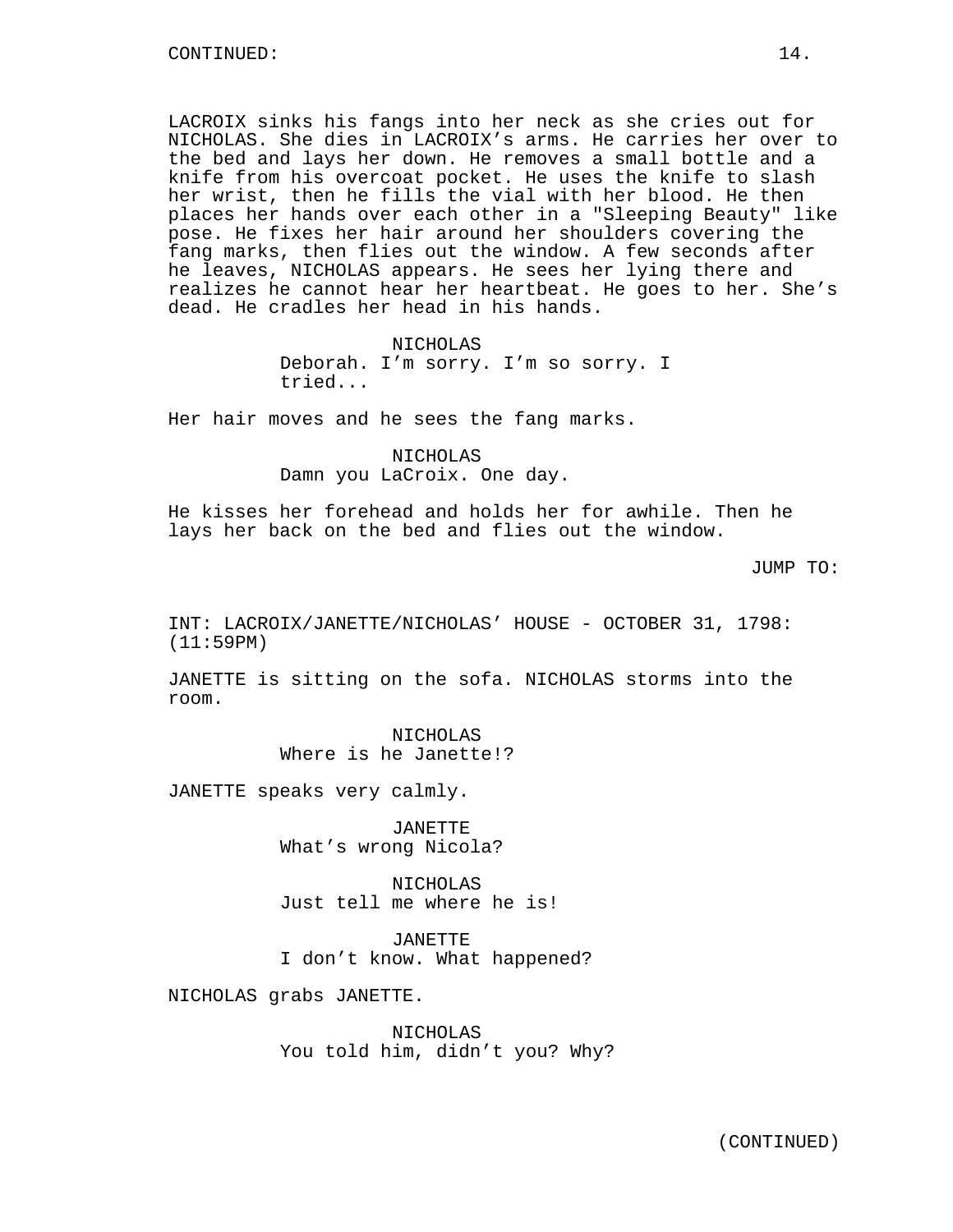JANETTE Nicola, please. Calm down and tell me what's wrong.

NICHOLAS releases her and calms down.

# NICHOLAS

He killed her.

# JANETTE

Deborah?

NICHOLAS

Yes. (beat) Why, Janette? Why'd you tell him?

JANETTE I told him nothing. Honest.

NICHOLAS Then how'd he know? (beat) Why'd he have to kill her? (beat) I heard her crying out for me, but... (beat) I arrived to late.

LACROIX enters the room. NICHOLAS has his back to him.

LACROIX Nicholas, Nicholas, my dear sweet Nicholas. When will you ever learn?

NICHOLAS spins around with rage burning in his eyes. He walks over to LACROIX.

> NICHOLAS Why LaCroix? Why'd you have to kill her?

# LACROIX She was lying to you, Nicholas, using you. She only wanted what you could give her. Eternal Life. Once she got that from you, you'd never see her again.

NICHOLAS You're a liar. She loved me. And...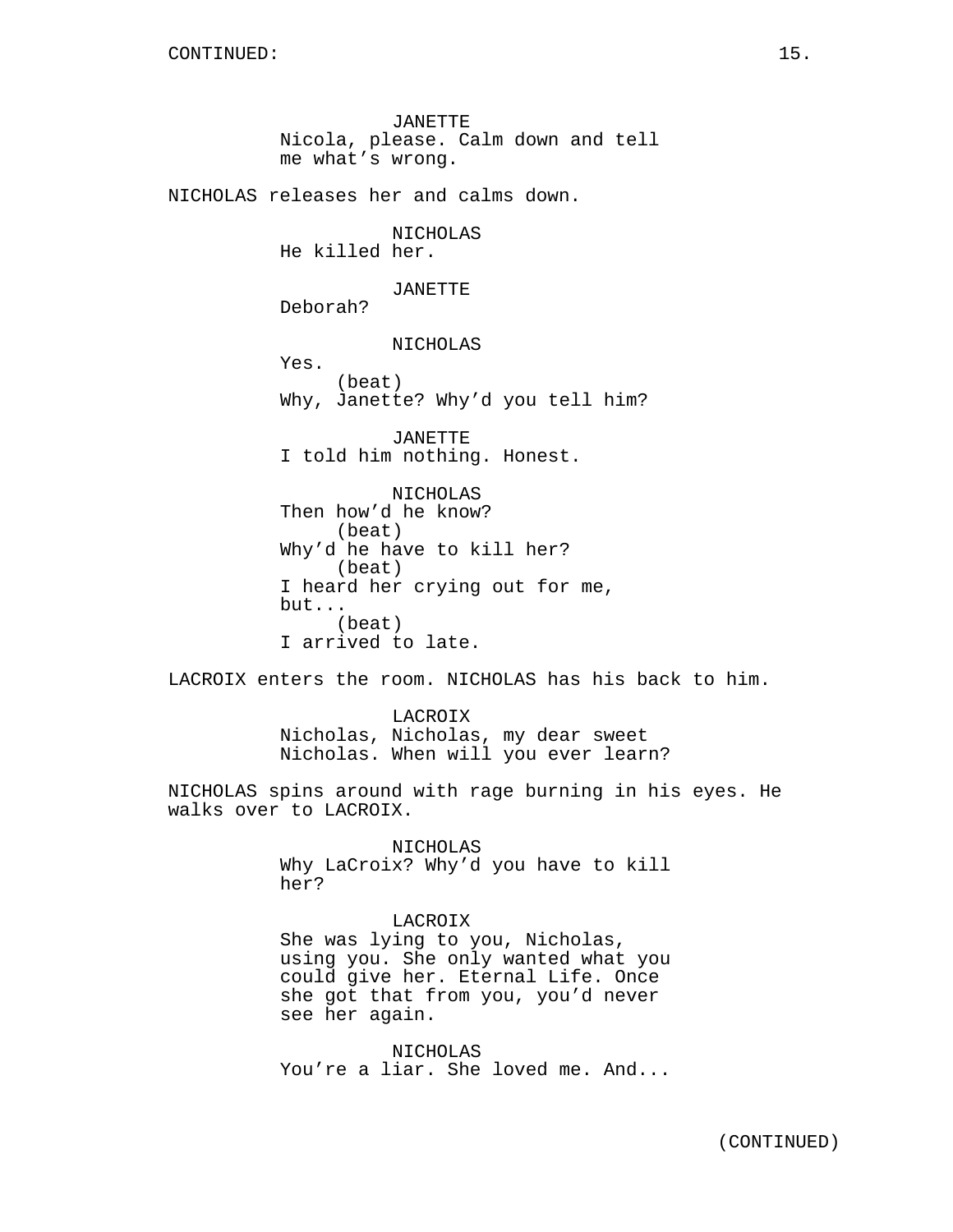LACROIX And what? You loved her? Oh Nick, you are so pathetic. You will never understand.

NICHOLAS grabs LACROIX and pins him to the wall.

NICHOLAS I don't believe you. She...

LACROIX I didn't think you would.

LACROIX shakes NICHOLAS off. NICHOLAS looks at him and replies with a tone of surprise.

### NICHOLAS

What?

LACROIX removes the vial from his coat and shows it to NICHOLAS.

> LACROIX Here. I saved you some.

NICHOLAS is staring at the bottle in LACROIX's hand.

LACROIX Blood doesn't lie, Nicholas. (beat) If you won't believe me, then believe her.

LACROIX hands NICHOLAS the bottle. NICHOLAS takes it. LACROIX looks to JANETTE.

> LACROIX Come Janette, let's leave our Nicholas alone.

LACROIX and JANETTE exit room. NICHOLAS stares at the vial in his hands and remembers times he spent with DEBORAH. He debates whether or not to drink it. He decides he'd rather know for sure and opens vial. He stares into it and drains it. His mind is flooded with images of her last moments and all her hidden secrets.

> NICHOLAS No. No. No. Noooooooooo.

NICHOLAS throws the empty vial against the wall, shattering the vial. He then sits down on the sofa.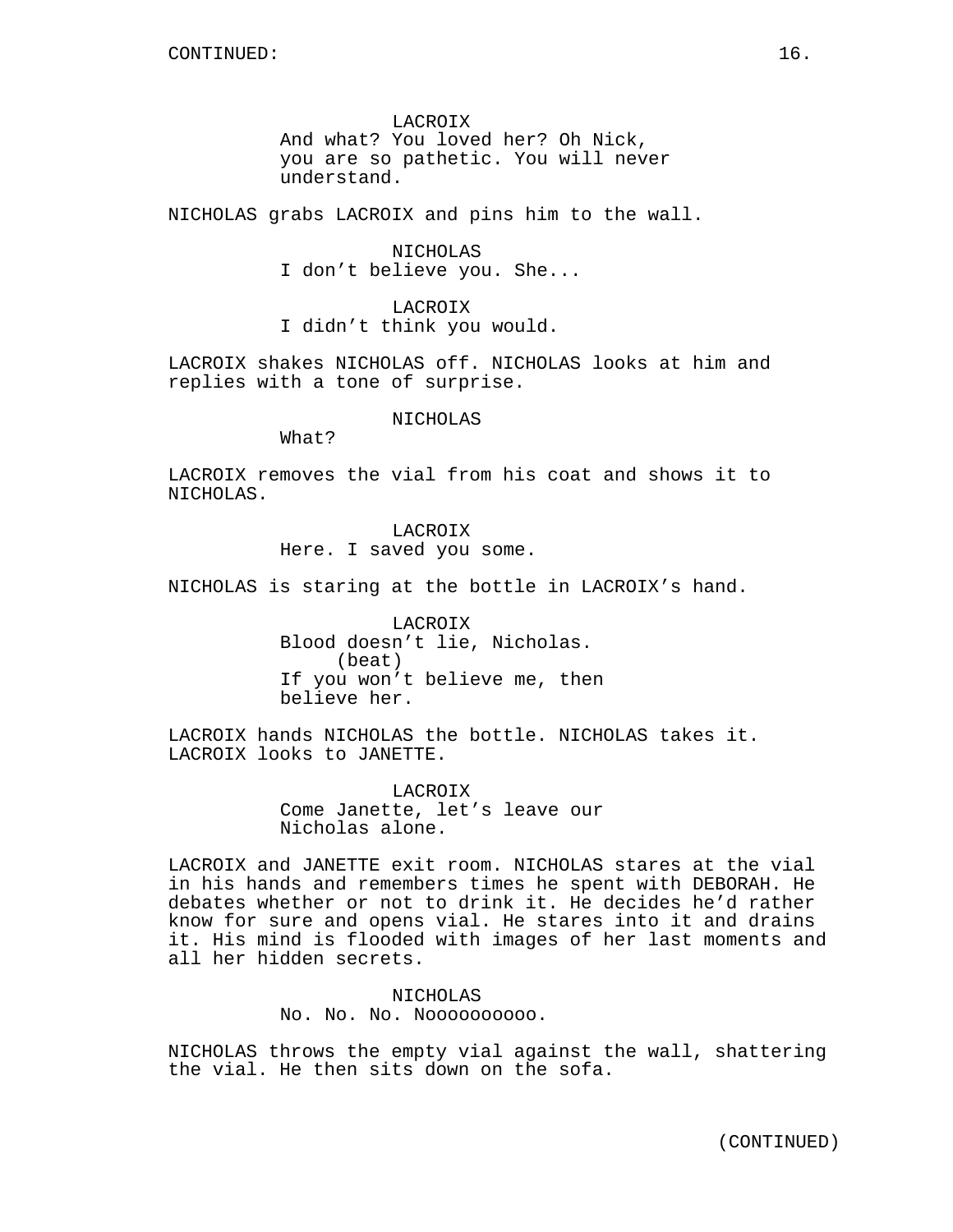## NICHOLAS Why, Deborah? Why?

NICHOLAS places his hands to his head.

FADE TO:

INT: KNIGHT'S WAREHOUSE - OCTOBER 31, 1993 (7:30PM)

NATALIE is sitting on the couch. KNIGHT is leaning on the fireplace mantle.

> NATALIE So, she betrayed you. (beat) I don't believe it. From all you've told me, it sounded like she really loved you. (beat) You sure it wasn't just another one of LaCroix's head games?

> KNIGHT Her blood confirmed his story. That one little vial revealed so much that I never knew.

NATALIE And that's why you hate Halloween? Sounds like the party is just what the doctor ordered. No pun intended. (beat) Or are you going to let LaCroix

keep you from enjoying yourself?

KNIGHT looks at her. NATALIE smiles.

NATALIE Besides, Janette is really looking forward to it. ... Now, go get into your costume like a good little boy, or I'll have to get Janette myself, and we'll have fun without you.

KNIGHT flashes a smile.

KNIGHT

Okay. You win.

KNIGHT heads to the stairs and ascends them. NATALIE calls up to him.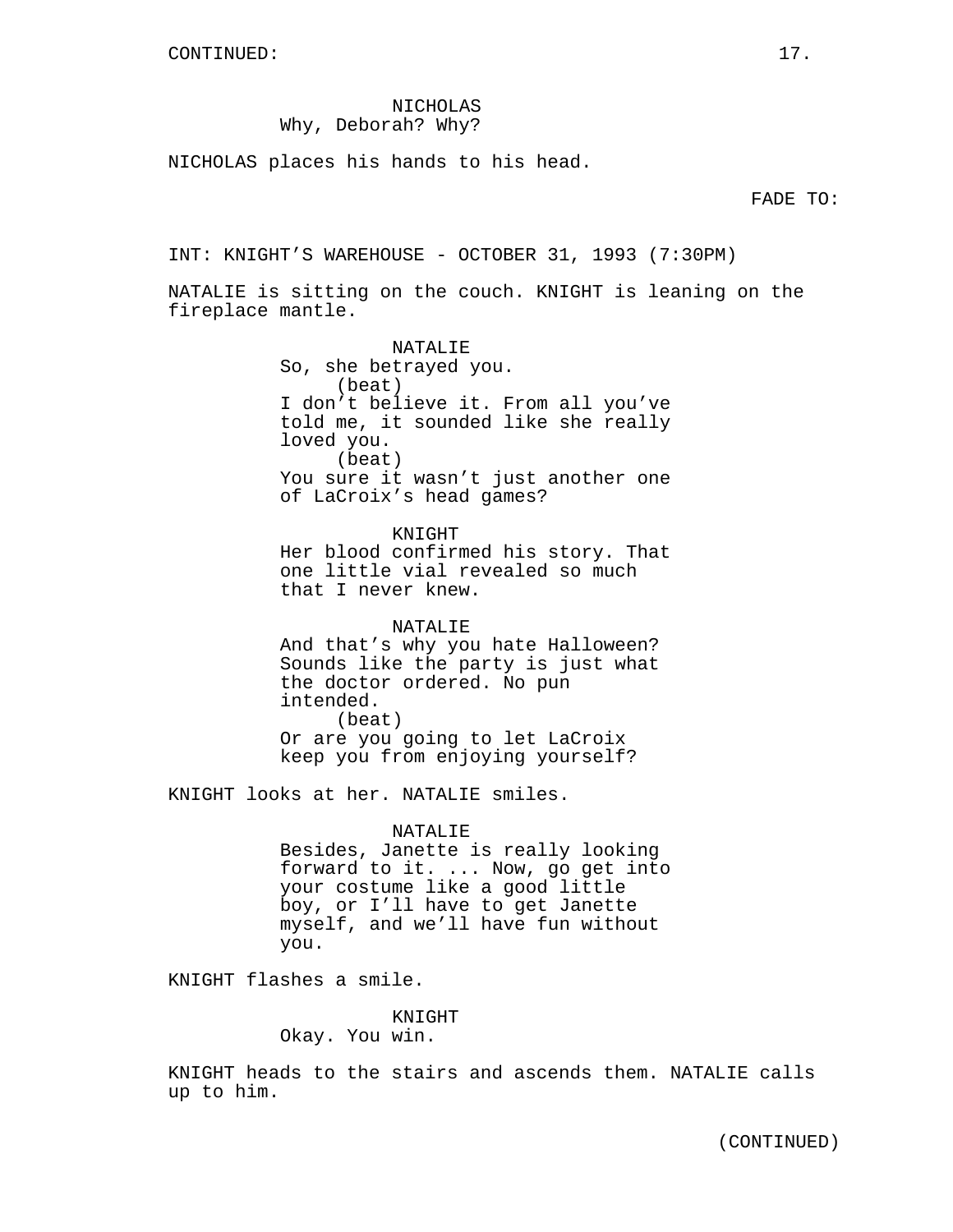CONTINUED: 18.

NATALIE Hurry up, the party starts in half an hour.

JUMP TO:

EXT: 27TH PRECINCT - OCTOBER 31, 1993 (8:30PM)

Full moon, windy, light fog. (Very scary)

PAN TO:

#### INT: 27TH PRECINCT

The precinct is decorated, Very Halloween. The costumes are a mix of: typical stuff (ghosts, witches, skeletons, etc.), fictional characters, cartoon characters, superheroes, and real heroes costumes. SCHANKE is SHERLOCK HOLMES and STONETREE is a KING. The Precinct is lit with candles. The front doors open and a gust of wind enters, putting out most of the candles. Everyone's eyes turn to the front door. KNIGHT and JANETTE, holding NATALIE between them, descend in front of the door. Everyone thinks it is a trick. Once on the ground, KNIGHT and JANETTE release NATALIE and enter arm-in-arm. NATALIE enters and closes the door. The candles are re-lit. KNIGHT and JANETTE get a few looks as they make their way across the room to SCHANKE. SCHANKE is amazed at their "costumes."

> SCHANKE Wow, great costume Nick. You guys sure know how to make an entrance.

KNIGHT shows his fangs.

KNIGHT Years of practice.

SCHANKE Hey, the fangs are a nice touch partner.

JANETTE hisses at SCHANKE baring her fangs. NATALIE approaches.

> SCHANKE How'd you guys do that? It looked like you just appeared out of nowhere.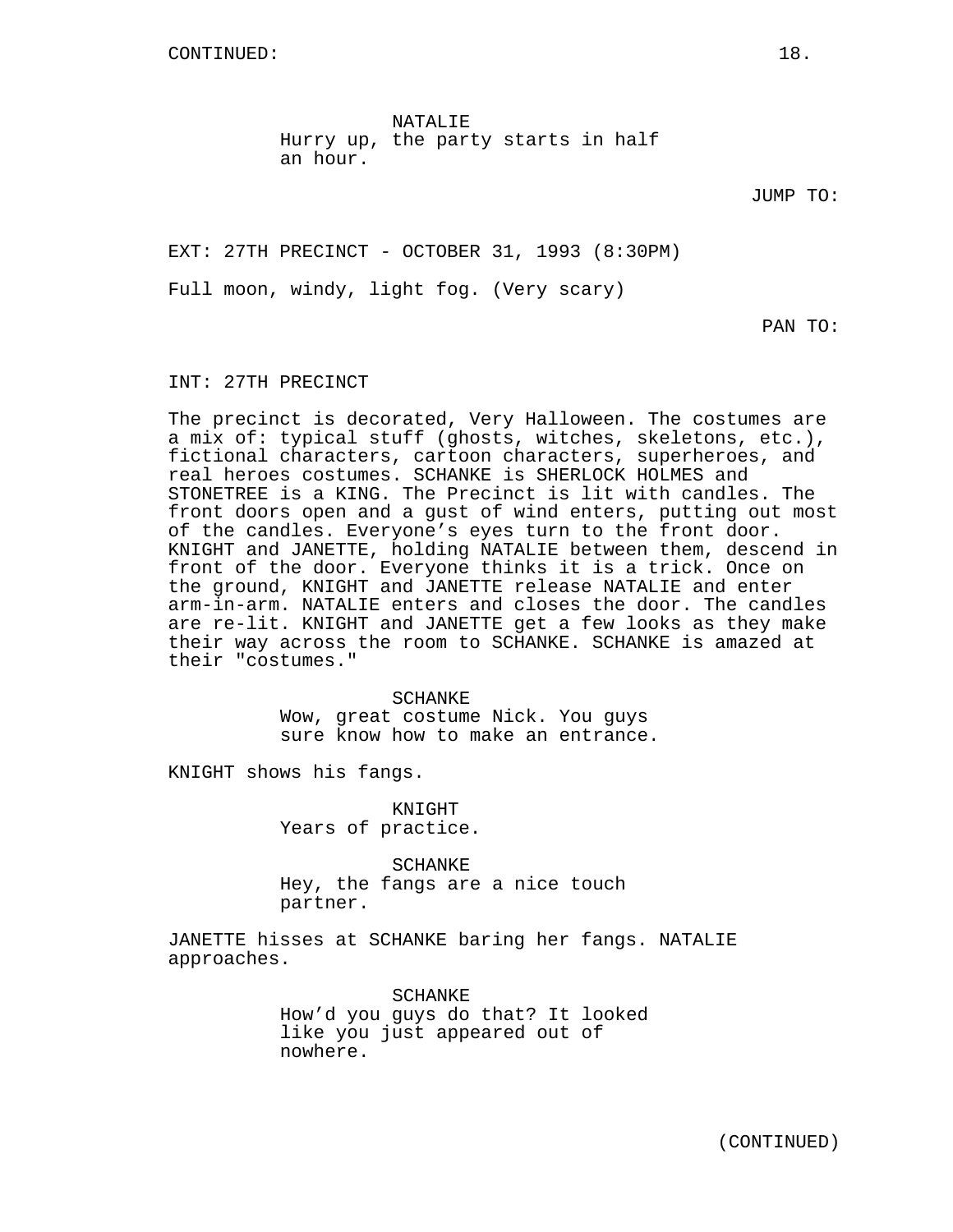NATALIE

Magic.

SCHANKE Are the three of you together?

JANETTE

Yep.

SCHANKE So, what's the story? I know Knight here is suppose to be Count Dracula, but who are you two suppose to be?

JANETTE answers, making sure SCHANKE sees her fangs.

JANETTE I am his vampiress wife.

SCHANKE gives KNIGHT an "oh really" look.

SCHANKE And you Natalie.

NATALIE grabs KNIGHTS other arm.

NATALIE His mortal mistress.

SCHANKE Sounds like a nasty, if not deadly, love triangle.

JANETTE bares her fangs and purrs.

JANETTE It's only make believe Detective Schanke.

SCHANKE laughs.

SCHANKE Not tonight. One rule at these parties is to never slip out of character. Never.

SCHANKE walks off. KNIGHT puts one arm around JANETTE and one arm around NATALIE. Then he turns to JANETTE.

> KNIGHT At least we have a valid reason for avoiding food tonight.